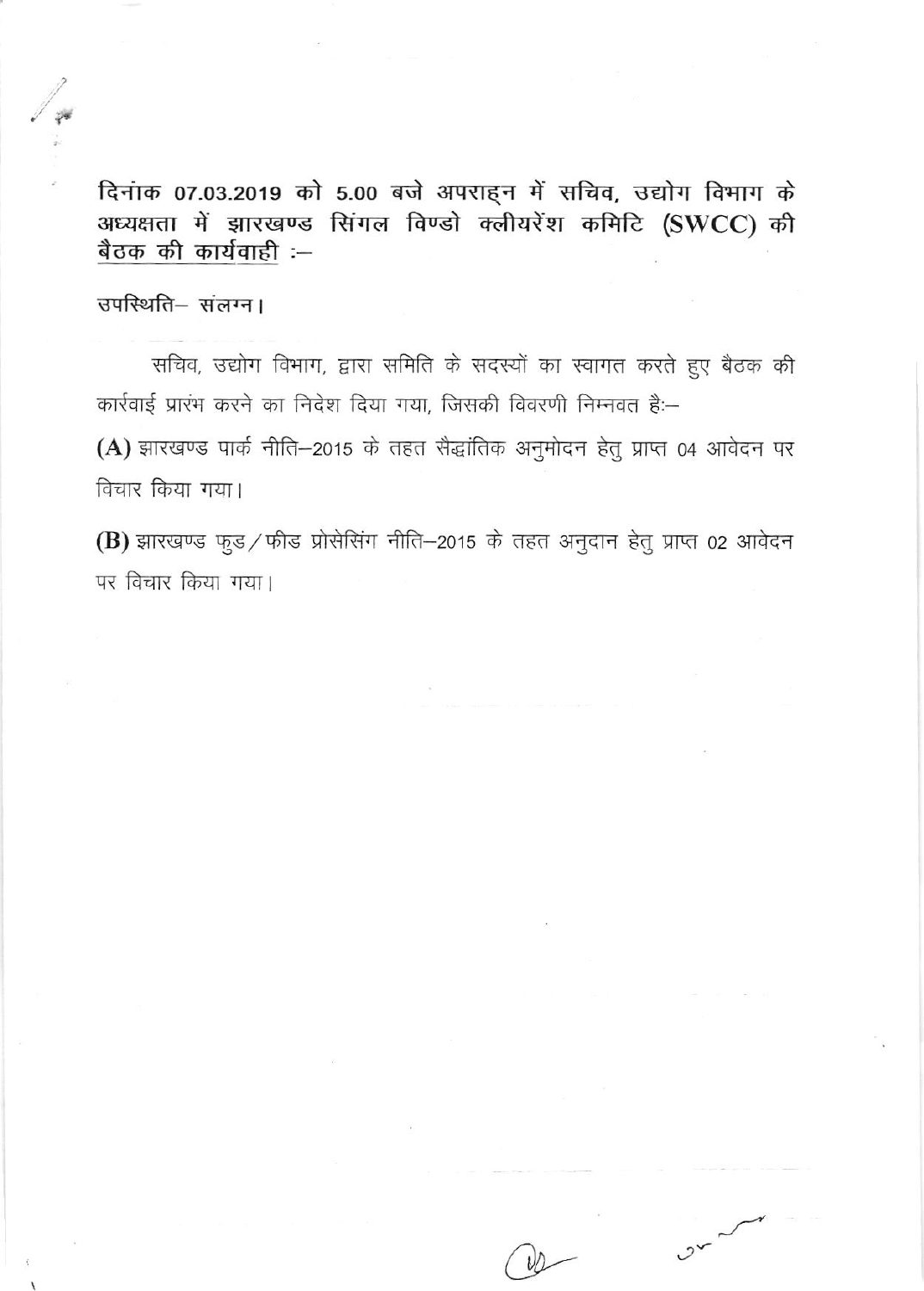## 1. M/S CLB FOOD PARK PRIVATE LIMITED, ASANBONI, DISTRICT - SARAIKELA, JHARKHAND

| <b>Name of the Applicant</b>                                     | File No.                               |
|------------------------------------------------------------------|----------------------------------------|
| M/s CLB Food Park Private Limited                                | 06/D.O.I./FP-2015/33-2018              |
| <b>Location of the Project</b>                                   | <b>Type of Park</b>                    |
| Asanboni in Saraikela - District<br>near Chabdil Police Station, | Sector Specific Industrial – Food Park |
| Jharkhand                                                        |                                        |

## Breakup of Project Cost:

| <b>Particulars</b>                       | <b>Amount (Rs. Lakh)</b> |  |
|------------------------------------------|--------------------------|--|
| Land & Land Development Cost             | 1302.62                  |  |
| Cost of buildings (Basic Infrastructure) | 617.20                   |  |
| Plant and Machinery costs                | 784.45                   |  |
| Utilities and other costs                | 30.48                    |  |
| Electricals costs                        | 139.00                   |  |
| Preoperative expenses                    | 97.00                    |  |
| Contingencies $@3\%$                     | 47.13                    |  |
| <b>Total</b>                             | 3017.88                  |  |

### Means of Finance:

| <b>Means of Finance</b> | <b>Amount (Lakhs Rs)</b> | % of total amount |
|-------------------------|--------------------------|-------------------|
| Promoter's Equity       | 1647.88                  | 55%               |
| Grant/Subsidy           | 700.00                   | 23%               |
| Debt                    | 670.00                   | $22\%$            |
| <b>Total</b>            | 3017.88                  | 100.00%           |

### Company's Background

CLB Food Park Private Limited is an Indian Non-Govemment Company. lt's <sup>a</sup> private company and is classified as'company limited by shares'. The Company was established in 2018 and registered under the Ministry of Corporate Affairs. The project is being promoted by Bhalotia Group. CLB Food Park Private Limited is majorly in Real Estate and Renting business and currently, company operations are active. Company is registered in Jharkhand (Jharkhand) Registrar Office. CLB Food Park Private Limited registered address is Muneshwari Bhawan Contractors Area, Bistupur Jamshedpur, Purba Singhbhum-831001, Jharkhand.

Fact sheet of the Company as ayailable from the record of Ministry of Corporate Affairs: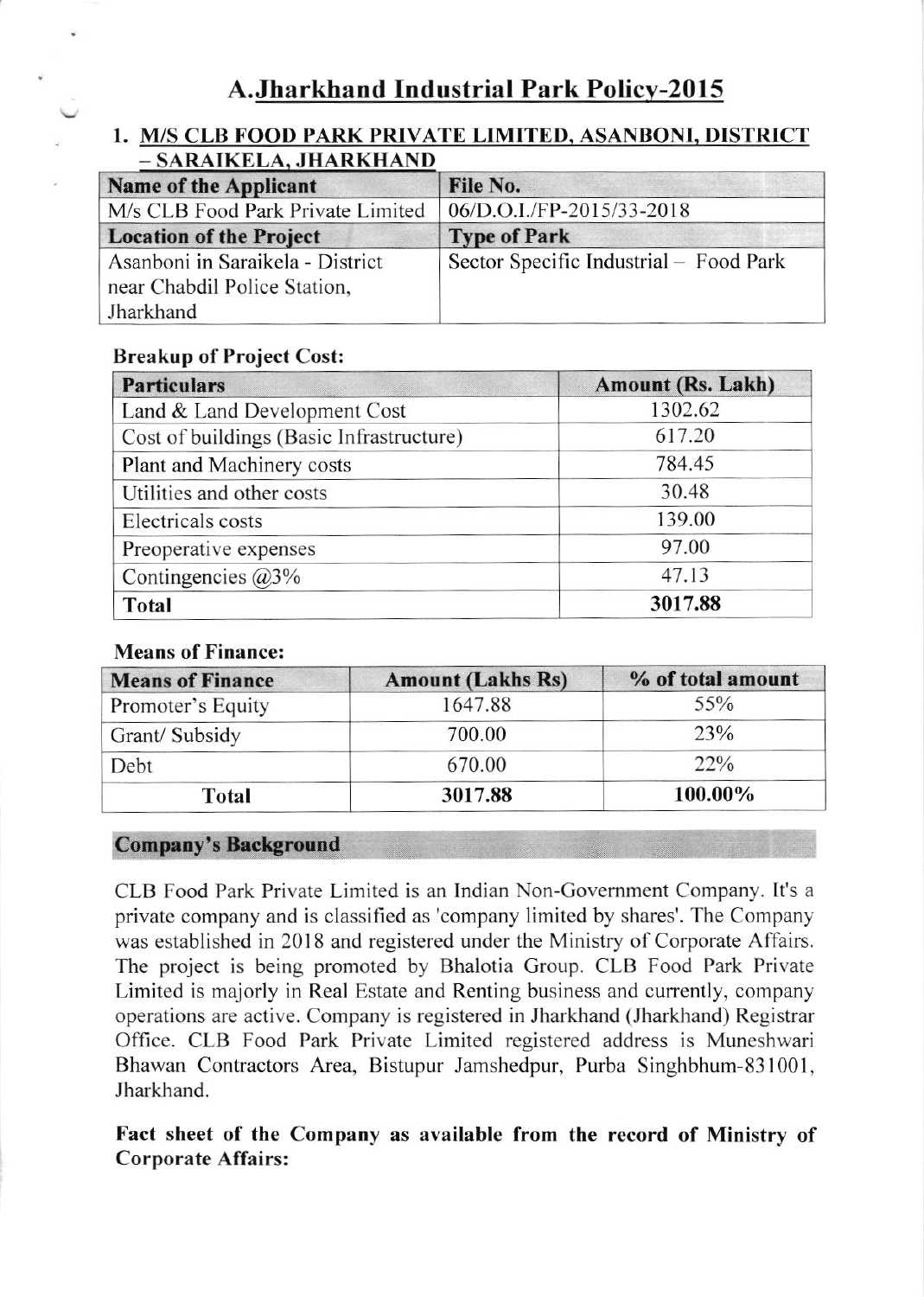| <b>CIN</b>                 | U70109JH2018PTC011380                        |
|----------------------------|----------------------------------------------|
| <b>CIN</b>                 | U70109JH2018PTC011380                        |
| Company Name               | <b>CLB FOOD PARK PRIVATE LIMITED</b>         |
| ROC Code                   | RoC-Jharkhand                                |
| <b>Registration Number</b> | 011380                                       |
| Company Category           | Company limited by Shares                    |
| Company Subcategory        | Non-Govt. company                            |
| Class of Company           | Private                                      |
| Authorized Capital (in     | 1000000                                      |
| $Rs.$ )                    |                                              |
| Paid up capital (in Rs.)   | 100000                                       |
| Date of Incorporation      | 15/05/2018                                   |
| <b>Registered Address</b>  | Muneshwari Bhawan Contractors Area, Bistupur |
|                            | JAMSHEDPUR Purba Singhbhum, JH - 831001      |
|                            | <b>INDIA</b>                                 |
| Email Id                   | bhalotiaho@gmail.com                         |
| Whether listed or not      | Unlisted                                     |
| Company Status (for e-     | Active                                       |
| filing)                    |                                              |

## **Brief of Promoter**

Bhalotia Group is the leading solution provider of high quality, cost effective, customer focused and highly efficient product and services. List of services under Bhalotia group are as follows:

Bhalotia Engineering Works Pvt. Ltd.: Bhalotia Transmission units provide in-depth product support to its prospective clients based on its vast industry experience and expertise. It manufactures an extensive range of fully finished gears at two of its plants that are strategically located to cater to diversified industry sectors. Bhalotia is renowned for its customer services such as, fast turn around and individual attention to complex orders.

Bhalotia Auto Products Pvt. Ltd.: Bhalotia Auto Products Pvt. Ltd. is engaged with Tata Motors for building of "Load Bodies", "Troop Carriers" and "Bus Bodies" on the chassis which are provided by Tata Motors - Jamshedpur and Lucknow works. They undertake direct orders of Body Building from other, Private & Government State Transport Undertakings also.

Bhalotia Auto Products Pvt. Ltd. (Foundry Division): The foundry division is one of the largest foundries in India producing all sorts of Grey Iron, Ductile Iron & Steel Castings. It has an annual capacity of 4,000 MT. Foundry caters to the railway, the OEM, the automobile and other industries across the globe and is equipped with state-of-the-art facilities. It is one of the oldest manufacturers of Grey Iron Castings in India. This is ISO 9001: 2002 company holding the distinction of being the first company in eastern India having the capacity to produce 25 kg to 1800 kg Iron Castings.